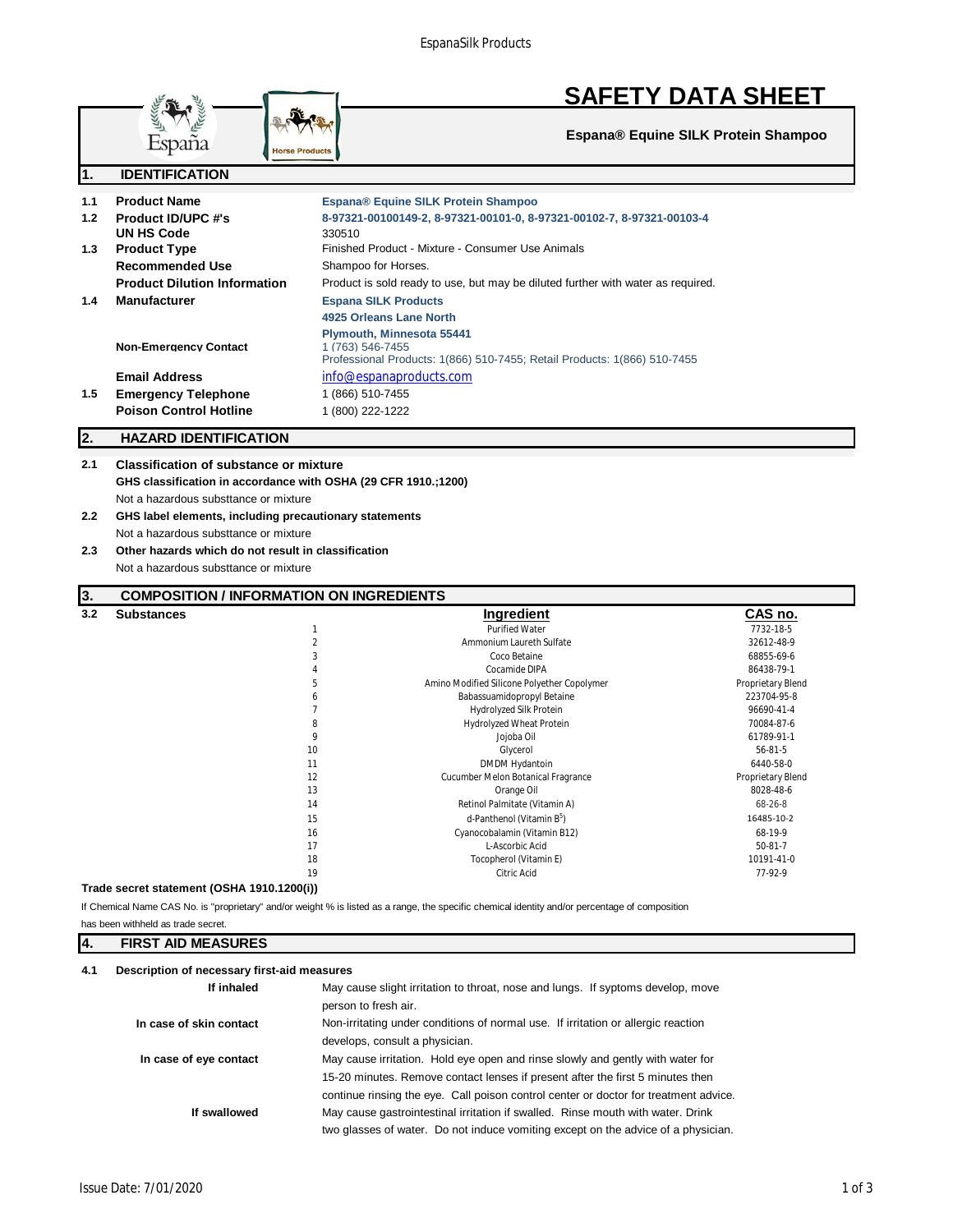## **5. FIRE - FIGHTING MEASURES**

- **5.1 Suitable extinguishing media**
	- Water and Foam.
- **5.2 Specific hazards arising from the chemical** N/A
- **5.3 Special protective actions for fire-fighters** No special fire fighting equipment is required, however, self-contained breathing apparatus and protective clothing should be worn in fighting fires involving chemicals.

## **6. ACCIDENTAL RELEASE MEASURES**

- **6.1 Personal Precautions, protective equipment and emergency procedures** None.
- **6.2 Environmental precautions** None, product is biodegradeable.
- **6.3 Methods and materials for containment and cleaning up** Wash up spill area.

## **7. HANDLING AND STORAGE**

#### **7.1 Precautions for safe handling**

Consider normal working environment. Use common sense precaution. **7.2 Conditions for safe storage, including any incompatibilities** Store in original, closed container.

### **8. EXPOSURE CONTROLS/PERSONAL PROTECTION**

### **8.3 Individual protection measures, such as personal protective equipment (PPE)**

| Eye/face protection    | Wear splash goggles if contatct with liquid is likely. |
|------------------------|--------------------------------------------------------|
| Skin protection        | Use rubber or neoprene gloves if necessary.            |
| Pespiratory protection | Normal room ventilation.                               |

## **9. PHYSICAL AND CHEMICAL PROPERTIES**

| Appearance/form                        | Pearly white liquid  |
|----------------------------------------|----------------------|
| Odor                                   | Pleasant fragrance   |
| Odor threshold                         | Not available.       |
| pH value                               | $6.0 - 7.0$          |
| Melting/Freezing point                 | Not determined       |
| Boiling point/boiling range            | Not determined       |
| Flash point                            | Not determined       |
| Evaporation rate                       | Not determined       |
| Flammability (solid, gas)              | Not available.       |
| Upper/ lower flammability limit        | Not available.       |
| Vapor pressure                         | Not available.       |
| Vapor density                          | Not available.       |
| <b>Relative Density</b>                | Not available.       |
| Water solubility                       | Completely Soluable. |
| Solubility in other solvents           | Not available.       |
| Partition coefficient: n-octanol/water | Not available.       |
| Autoignition temperature               | Not available.       |
| Decomposition temperature              | Not available.       |
|                                        |                      |

## **10. STABILITY AND REACTIVITY**

| 10.1 Reactivity                                               | Hazardous polymerization: will not occur. |
|---------------------------------------------------------------|-------------------------------------------|
| 10.2 Chemical stability                                       | Stable under normal conditions            |
| 10.3 Possibility of hazardous reactions                       | None known for mixture.                   |
| 10.4 Conditions to avoid                                      | None known for mixture.                   |
| 10.5 Materials to avoid                                       | None known for mixture.                   |
| 10.6 Hazardous Decomposition Products None known for mixture. |                                           |